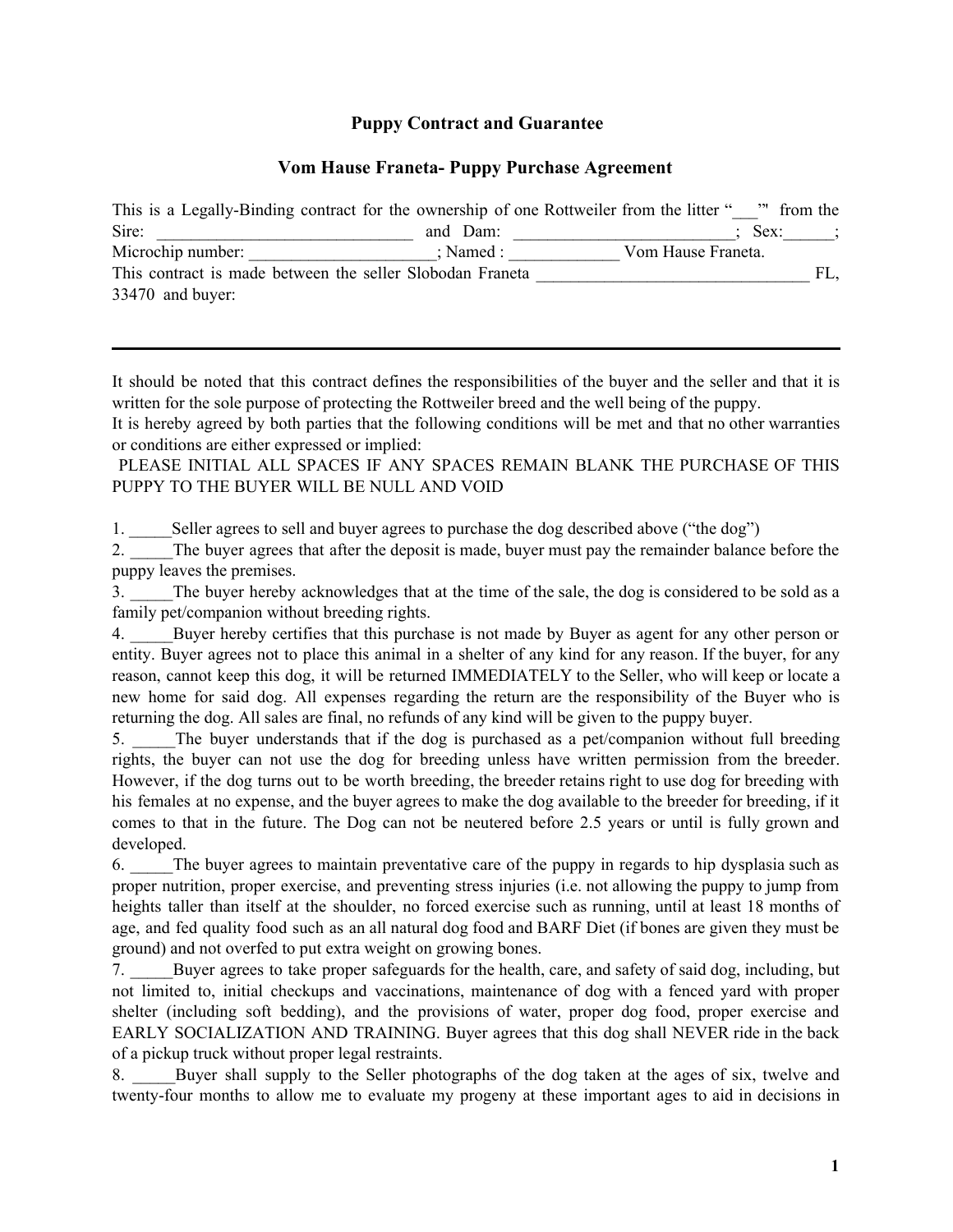future breedings. For any social media, such as Facebook, Instagram and such, will use only full registered name of the puppy, for example Cesar Vom Hause Franeta. Buyer can use call name in addition to AKC registered name, for example Cesar Vom Hause Franeta AKA Snoopy.

9. \_\_\_\_\_Buyer hereby releases and agrees to hold Seller harmless from any and all liability for injuries or damages to person or property caused by dog while in the possession or care of Buyer.

10. Seller will not be held accountable for anything after the purchase of the puppy/dog this includes vet bills or any other expenses. No money refunded for any reason.

11. The buyer agrees that the puppy will reside at the home of the buyer.

12. The purchase of the dog is for a hobby and should not be expected to gain income with this dog, including any refunds.

13. \_\_\_\_\_No other contract or law is implied other than what is stated in this contract and the Health Guarantee.

14. \_\_\_\_\_In regards to the registered name of the dog, the dog will carry its kennel name of Vom Hause Franeta.

15. Buyer is aware that Seller follows F.C.I. rules and DO NOT dock tails on puppies. Buyer agrees that will not , under any circumstances, dock the tail on the puppy after being received from the seller.

**Total price for a puppy: \$\_\_\_\_\_\_\_\_; Shipping: \$\_\_\_\_\_\_; Total Amount Due: \$\_\_\_\_\_\_\_\_**

## **Total Amt. Due to be paid before shipping/picking up the puppy!**

THE ABOVE AGREEMENT IS MADE AND SIGNED ON  $\,$ . BY SLOBODAN FRANETA AND THE BUYER TO ASSURE THE WELL-BEING OF SAID ANIMAL AND ITS PROGENY. SHOULD IT BECOME NECESSARY TO ENFORCE ANY PART OF THIS CONTRACT BY LEGAL MEANS. ANY & ALL ATTORNEY'S FEES, COURT COSTS, AND TRAVEL EXPENSES WILL BE THE RESPONSIBILITY OF THE BUYER. THIS CONTRACT SHALL BE DEEMED A LEGALLY-BINDING CONTRACT AND IS UNDER THE JURISDICTION OF THE STATE OF FLORIDA IN THE COUNTY OF DADE. IT IS FURTHER AGREED THAT THE PLACE OF VENUE SHALL BE DADE COUNTY, FLORIDA.

I, we, the buyer, hereby certify that we have read this contract, understand it's complete contents, and agree to it fully:

PUPPY BUYER

(SIGNATURE) (DATE)

 $\mathcal{L}_\text{max}$ 

Address: City : Zip Code : State : Daytime Phone: Email: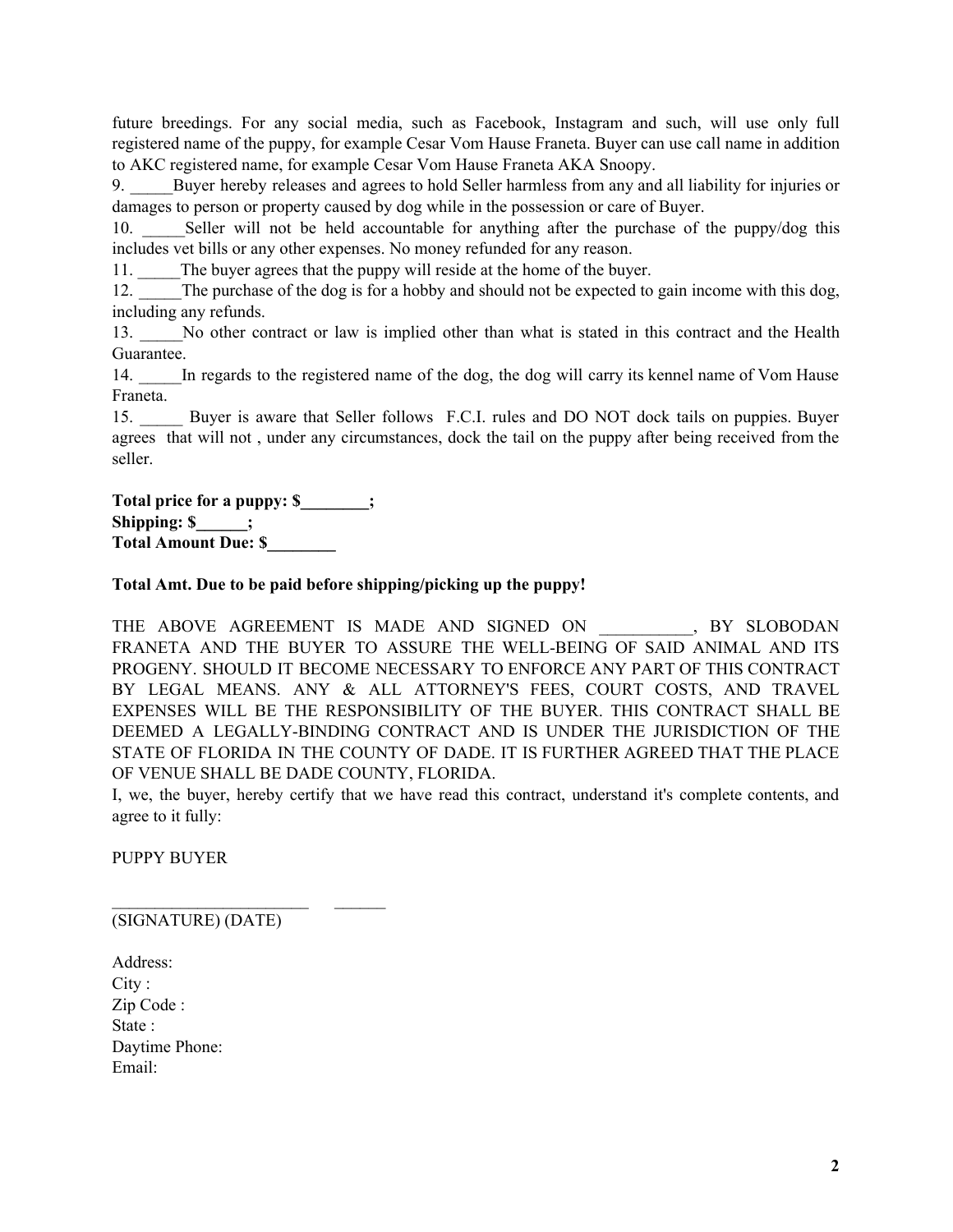### SELLER/LITTER OWNER

(SIGNATURE) (DATE) NAME: Slobodan Franeta ADDRESS: PHONE#: 305-482-3052 E-MAIL: info@franeta-rottweilers.com Web address: [www.franeta-rottweilers.com](http://www.franeta-rottweilers.com/)

 $\mathcal{L}_\text{max}$ 

#### VOM HAUSE FRANETA - HIPS & HEALTH GUARANTEE

| This is a Legally-Binding contract for the ownership of one Rottweiler from the litter " |           | " from the         |     |
|------------------------------------------------------------------------------------------|-----------|--------------------|-----|
| Sire:                                                                                    | and Dam:  | Sex:               |     |
| Microchip number:                                                                        | : Named : | Vom Hause Franeta. |     |
| This contract is made between the seller Slobodan Franeta                                |           |                    | FL. |
| $33470$ and buyer:                                                                       |           |                    |     |

IT SHOULD BE NOTED THAT THIS CONTRACT DEFINES THE RESPONSIBILITIES OF THE BUYER AND THE SELLER AND THAT IT IS WRITTEN FOR THE SOLE PURPOSE OF PROTECTING THE ROTTWEILER BREED AND THE WELL BEING OF THE PUPPY.

IT IS HEREBY AGREED BY BOTH PARTIES THAT THE FOLLOWING CONDITIONS WILL BE MET AND THAT NO OTHER WARRANTIES OR CONDITIONS ARE EITHER EXPRESSED OR IMPLIED: PLEASE SIGN ALL SPACES IF ANY SPACES REMAIN BLANK THE PURCHASE OF THIS PUPPY TO THE BUYER WILL BE NULL AND VOID

THIS PUPPY TO THE BEST OF SELLER'S KNOWLEDGE IS IN SOUND HEALTH, TEMPERAMENT, AND FREE OF COMMUNICABLE DISEASES.

ON A RARE OCCURRENCE A PUP MIGHT EXPIRE BEFORE PICK UP OR SHIPPING DATE. BREEDER RESERVES THE RIGHT TO CHOOSE ANOTHER PUP OF EQUAL VALUE WHEN THE PUPPY IS AVAILABLE.

A THREE YEAR REPLACEMENT GUARANTEE IS GIVEN ON ANY CONGENITAL OR HEREDITARY DEFECT/CONDITION THAT CAUSED YOUR PUP TO EXPIRE OR THAT SERIOUSLY AFFECTS THE QUALITY OF LIFE OF THE PUP, WHICH DATES FROM THE PRENATAL STAGE ONLY. THE PUP/DOG MUST BE ON NUVET PLUS MULTIVITAMINS OR FROM AROUND THE TIME OF SALE. NUVET IS THE BEST ALL AROUND SUPPLEMENT AVAILABLE IT IS HUMAN GRADE WITH ALL NATURAL INGREDIENTS THAT HAVE BEEN FORMULATED BY PHYSICIANS, VETERINARIANS, PHARMACISTS, & ANIMAL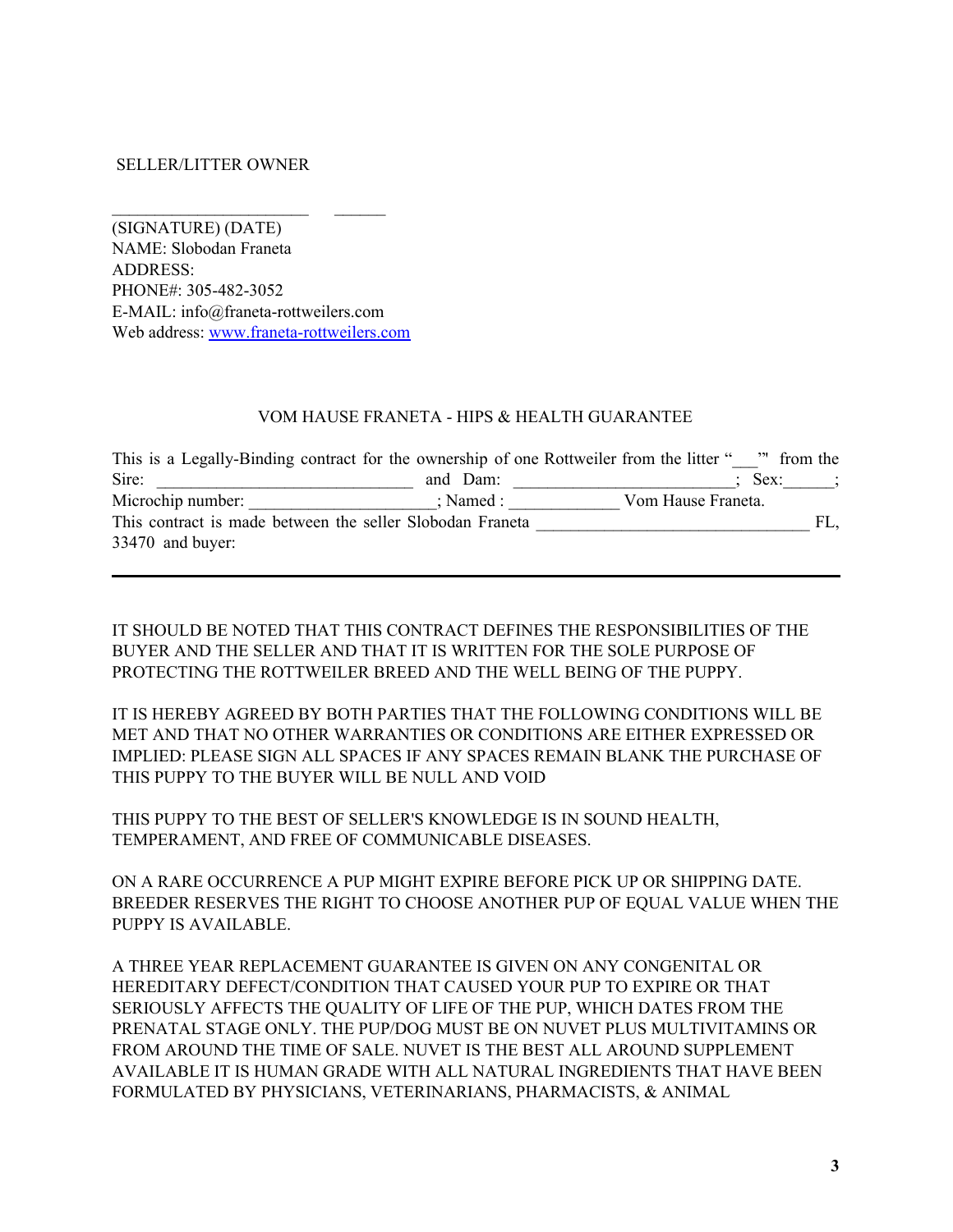NUTRITIONISTS. NUVET PLUS IS A PROVEN SUPPLEMENT THAT HELPS TO PREVENT MANY HEALTH AND NUTRITIONAL ISSUES, INCLUDING REDUCING THE RISK OF TUMORS BECAUSE IT IS ALSO A POWERFUL ANTIOXIDANT. **NUVET PLUS CAN BE ORDERED BY PHONE 800-474-7044 , ORDER CODE 14512 .**

YOU MUST ALSO HAVE A VET CERTIFICATE FROM 2 VETS SAYING IT WAS DEFINITELY A CONGENITAL OR HEREDITARY DEFECT CAUSED FROM THE PRENATAL STAGE. OUT OF STATE BUYERS MUST SEND A COPY OF THE VETS SIGNED REPORT AND ALL MATTERS RELATING TO THE DIAGNOSIS OF THE CONDITION BY REGISTERED MAIL. SELLERS VETERINARIAN WILL CONFIRM DIAGNOSIS OF THE CONGENITAL DEFECT. THE GUARANTEE WILL CONSIST OF A PUPPY REPLACEMENT OF THE SAME SEX AND OF EQUAL OR LESSER VALUE, OR BUYER MAY MAKE UP THE DIFFERENCE IN PRICE FOR A MORE EXPENSIVE DOG. BREEDER RESERVES THE RIGHT TO HAVE TWO YEARS TO REPLACE THE BUYERS EXPIRED PUPPY.

CRIPPLING HIP DYSPLASIA ONLY IS GUARANTEED BY A REPLACEMENT PUPPY. WE WILL NOT ASK FOR THE DOG YOU ALREADY HAVE WHO YOU NOW LOVE TO BE RETURNED OR PUT TO SLEEP BEFORE YOU GET YOUR REPLACEMENT PUPPY. YOU MUST HAVE A SIGNED REPORT FROM 2 VETERINARIANS SAYING IT IS CRIPPLING HIP DYSPLASIA CAUSED FROM GENETICS NOT AN INJURY; YOU MUST ALSO HAVE THE X-RAYS OF THE DOG AND ALL MATTERS RELATING TO THE DIAGNOSIS OF THE CRIPPLING HIP DYSPLASIA.

WE WILL ONLY REPLACE A PUPPY ONE TIME FOR BAD HIPS. GENETIC PREDISPOSITION IS NOT THE ONLY FACTOR IN DETERMINING SKELETAL PROBLEMS; THERE IS ALSO POOR DIET, OVER-EXERCISE OF YOUNG DOGS AND BEING OVERWEIGHT. IF WE HAVE TO REPLACE A PUPPY TWICE THERE MUST BE OTHER FACTORS AT PLAY OVER WHICH WE HAVE NO CONTROL.

PUPPIES ARE REQUIRED TO BE MAINTAINED WITH ONE OF THE FOLLOWING JOINT HEALTH SUPPLEMENTS THAT ARE PROVEN TO BE THE BEST AND HAVE WONDERFUL RESULTS TO GIVE THE PROPER NUTRITION FOR THE PUPPY'S JOINTS TO CORRECTLY FORM AND COMBAT STRESSES. YOU MAY CHOOSE TO USE PREVENTION AND/OR NUJOINT PLUS, ONE OR THE OTHER ON A DAILY BASIS FROM THE TIME YOU HAVE ACQUIRED THE PUP. RECEIPTS ON PREVENTION DATING BACK FROM THE DATE YOU ACQUIRED THE PUPPY UNTIL THE PRESENT TIME WILL ALSO BE REQUIRED. IF ANY OF THESE THINGS ARE MISSING THE GUARANTEE IS NULL AND VOID. THE GUARANTEE WILL CONSIST OF A PUPPY REPLACEMENT OF THE SAME SEX AND OF EQUAL OR LESSER VALUE, OR BUYER MAY MAKE UP THE DIFFERENCE IN PRICE FOR A MORE EXPENSIVE DOG. BREEDER RESERVES THE RIGHT TO HAVE TWO YEARS TO REPLACE THE BUYERS CRIPPLED PUPPY.

COST OF X-RAYS, VETERINARY EXAMS AND/OR LAB TESTING ARE THE RESPONSIBILITY OF THE DOG OWNER.

REPLACEMENT GUARANTEE WILL BE TERMINATED IF PUPPY WAS ABUSED, DOES NOT HAVE UP TO DATE VETERINARY RECORDS, RECORDS OF VACCINATIONS, AND FECAL RECORDS.